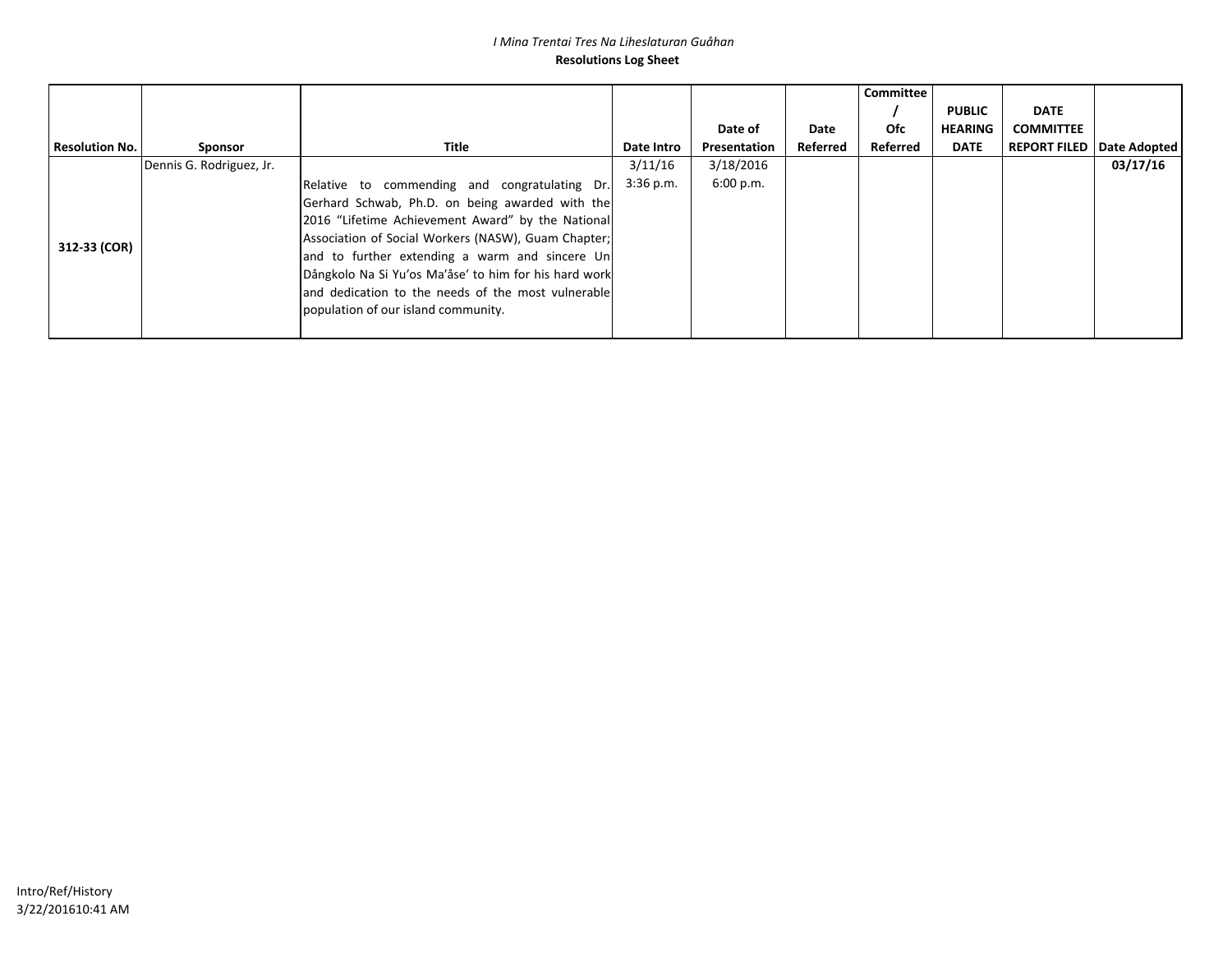### l l~fLVA'TRENTAI *TRES 1VA LIHESLATURA1V GUAHAN*  2016 (SECOND) Regular Session

### Resolution No. 312-33 (COR)

Introduced by: Dennis G. Rodriguez, Jr. R. J. Respicio T. C. Ada V. Anthony Ada FRANK B. AGUON, JR. Frank F. Blas, Jr. B. J.F. Cruz James V. Espaldon Brant T. Mccreadie Tommy Morrison T. R. Mufia Barnes Michael F.Q. San Nicolas Mary Camacho Torres N. B. Underwood, Ph.D. Judith T. Won Pat, Ed.D.

Relative to commending and congratulating Dr. Gerhard Schwab, Ph.D. on being awarded with the 2016 "Lifetime Achievement Award" by the National Association of Social Workers (NASW), Guam Chapter; and to further extending a warm and sincere *Un Dangkolo Na Si Yu'os Ma'åse'* to him for his hard work and dedication to the needs of the most vulnerable population of our island community.

# I BE IT RESOLVED BY THE COMMITTEE ON RULES OF I 2 *MINA'TRENTAI TRES NA LIHESLATURAN GUÅHAN*:

3 WHEREAS, Dr. Gerhard Schwab was born and raised in Austria where he 4 grew up in a family that benefited from the assistance of numerous support programs. 5 His family had struggled and was of the working class community, but he was able to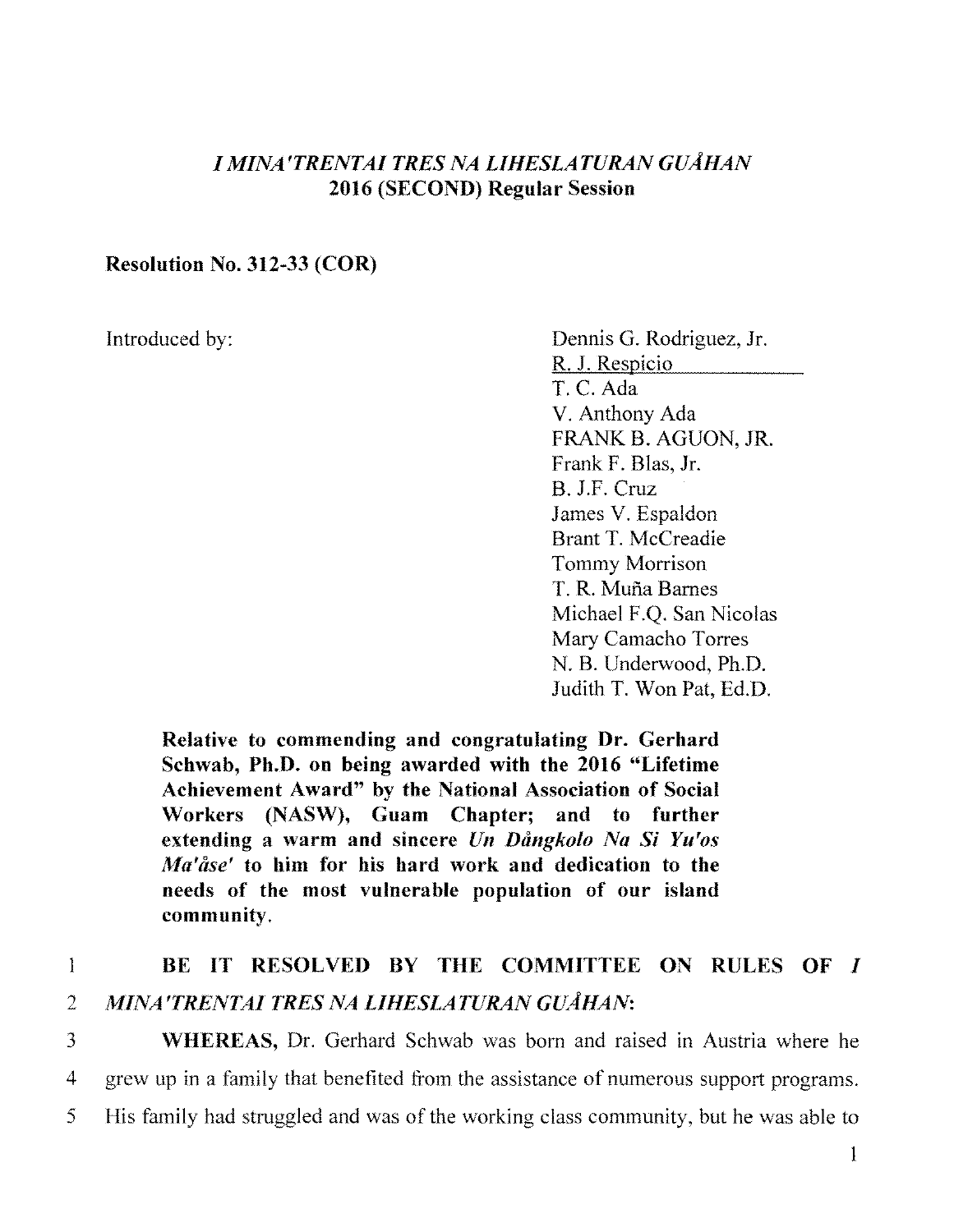1 attend college through government assistance; and during his college education, he 2 was successful in earning his terminal degree in Social Work; and

3 **WHEREAS,** from 1981 to 1986, Dr. Schwab began social work practice in 4 Austria. He also worked in Papua New Guinea with criminal youth gangs; and 5 despite the great difficulties he faced there, he persevered, and was proud of what he 6 achieved in his work. In 1986, he moved to Guam, where he became married and 7 continued in his professional work at the Archdiocese of *Agana* for three (3) years. 8 After his three (3) years of work with the Archdiocese of *Agana,* it was his personal 9 decision to further his education and earn his doctoral studies in social work alongside 10 his wife; and they agreed to commit themselves to their education; and

11 **WHEREAS,** in 1990, Dr. Schwab entered the joint Ph.D. program in Social 12 Work and Psychology at the University of Michigan. Though his studies were tough 13 and difficult, he still enjoyed it; and, to help pay for his tuition, he worked as a 14 research assistant for the University of Michigan. In 1995, he passed all of his 15 doctoral exams in social work and psychology and then returned to Guam to continue 16 his work. He was conferred with a Ph.D. degree in social work and psychology in 17 1998. Additionally, it should be noted that Dr. Schwab also holds university degrees 18 from Sozialakademie Bregenz, an Academy for Social Work in Austria, and from the 19 University of Oklahoma; and

20 **WHEREAS,** it is notable that Dr. Schwab's life before being employed at the 21 University of Guam made him the humble man that he is today. He is proud of his 22 upbringing and hard work, and he credits his overall success to the public support 23 from his fellow Austrian citizens. He knew that living a hard life was something he 24 would not put his family through; and with the support of his fellow Austrian 25 supporters, it has given him the strength to be where he is today. He acknowledges 26 that all of his success is a product of the support of his family, friends, and all the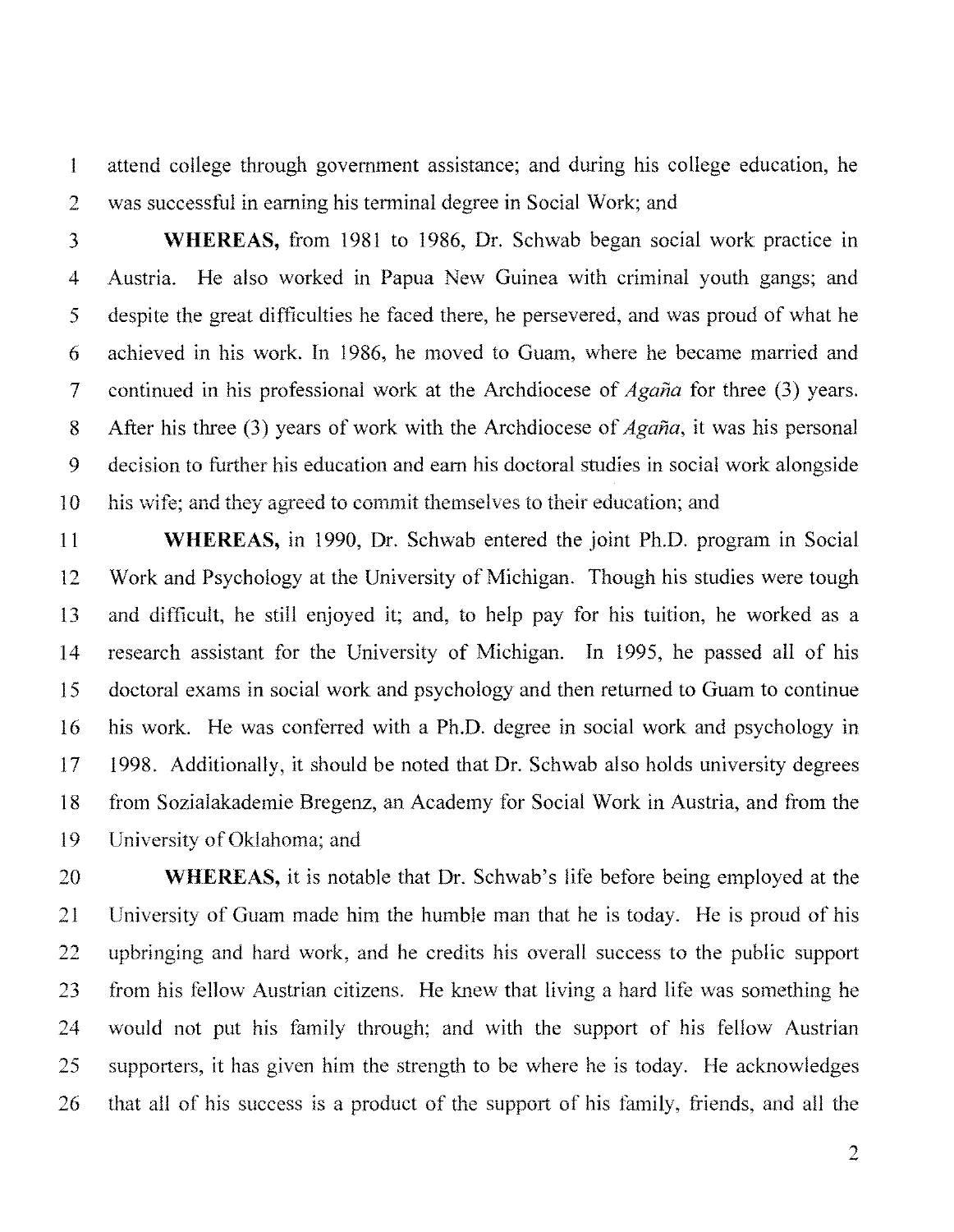1 committed scholars he has worked with, as well as the taxpayers in Guam and 2 Michigan; and

3 **WHEREAS,** Dr. Schwab is recognized for his many years in social work and 4 his service in various communities, which include Austria, Papua New Guinea, 5 Michigan, and Guam. Dr. Schwab is involved in social work locally and 6 internationally. He is also fluent in three (3) languages, and has learned to appreciate 7 the importance of oral and written communication of social work. Dr. Schwab 8 continues to view himself as a life-long learner, and he will be graduating this May 9 with a Bachelor's degree in Chamorro Studies from the University of Guam. This is a 10 prime example of his continuous work on sustaining and improving his cross-cultural 11 competencies, which he encourages amongst all his students; and

12 **WHEREAS,** Dr. Schwab played a significant role in the establishment and 13 sustainment of the University of Guam's Social Work program; and his multi-cultural 14 backgrounds and skills have helped students to think critically and cognitively while 15 instilling cultural empathy and competence. He works with the utmost respect for his 16 students - one of his most critical attributes. He mentors his students but also takes 17 the time to learn from his students and fellow colleagues. He is on a continuous 18 mission to seek ways to improve the quality of teaching by increasing his knowledge 19 of how his students learn; and

20 **WHEREAS,** Dr. Schwab is committed to his leadership responsibilities as 21 Chairperson of the University of Guam Social Work program; and Dr. Schwab has 22 been extremely instrumental to the program and its students. His leadership role and 23 efforts to keep the Social Work program sustained and accredited has been incredible; 24 and his work in the sustainment and accreditation of the University of Guam Social 25 Work program is vital. His work allows his students to continue pursuing their 26 aspirations of being the best professional social worker they can be; and it is for this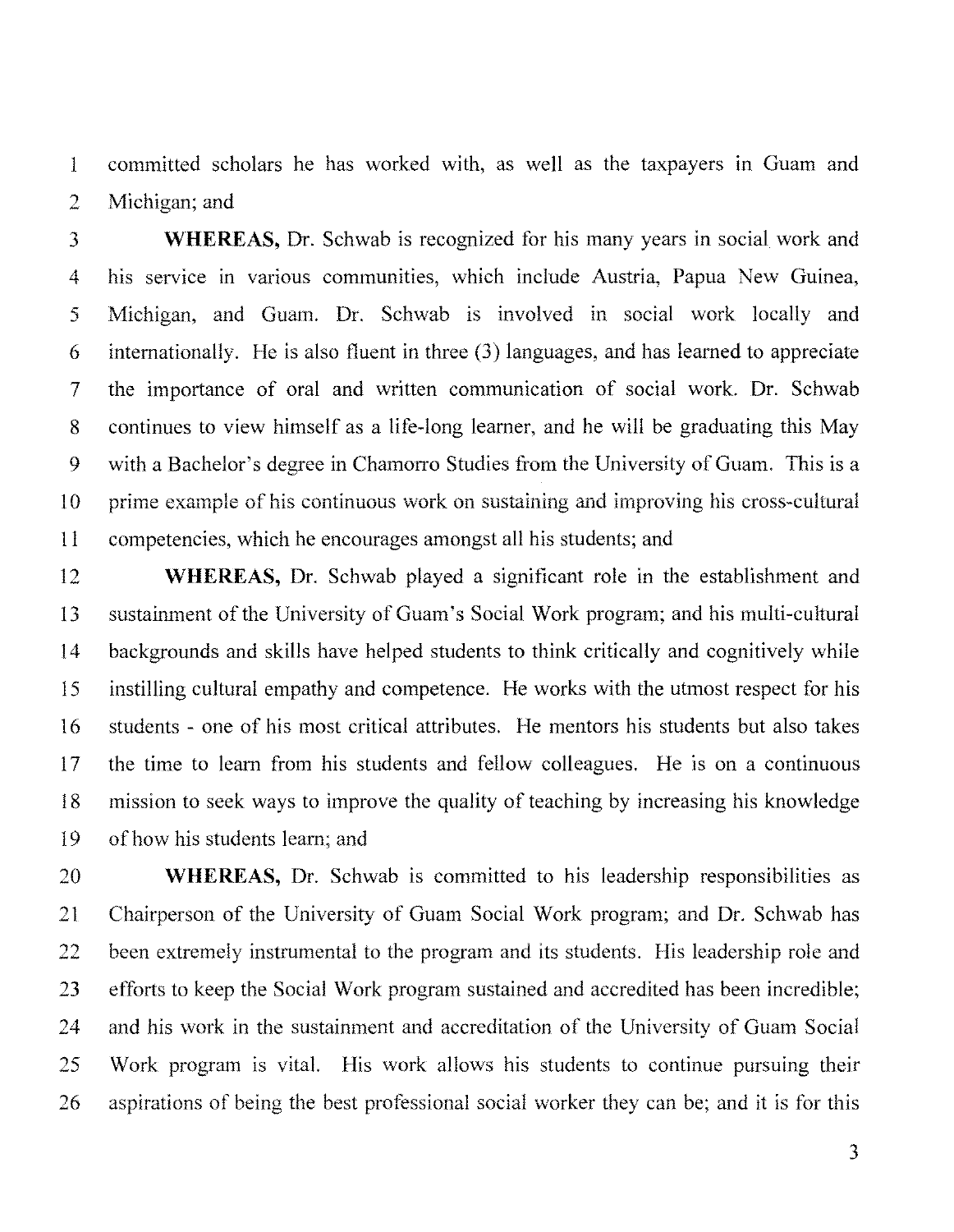I reason, alongside his many years in the professional field, that Dr. Gerhard J. Schwab 2 was nominated for the 2016 "Lifetime Achievement Award"; now therefore, be it

3 **RESOLVED,** that the Committee on Rules of *I Afina'Trentai Tres Na*  4 *Liheslaturan Guahan* does hereby, on behalf of *I Liheslaturan Guahan* and the people 5 of Guam, commend and congratulate Dr. Gerhard Schwab, Ph.D., on being awarded 6 with the 2016 "Lifetime Achievement Award" by the National Association of Social 7 Workers (NASW) Guam Chapter; and does further extend a warm and sincere *Un*  8 *Dangkolo Na Si Yu'os Ma'ase'to* him for his hard work and dedication to the needs of 9 the most vulnerable population of our island community; and be it further

10 **RESOLVED**, that the Speaker and the Chairperson of the Committee on Rules 11 certify, and the Legislative Secretary attest to, the adoption hereof, and that copies of 12 the same be thereafter transmitted to Dr. Gerhard Schwab, Ph.D.; to the National 13 Association of Social \Yorkers (NASW), Guam Chapter; and to the Honorable 14 Edward J.B. Calvo, *I Maga'lahen Guahan.* 

## **DULY AND REGULARLY ADOPTED BY THE COMMITTEE ON RULES OF**  *I MINA'TRENTAI TRES NA L/HESLATURAN GUAHAN* **ON THE 17TH DAY OF MARCH 2016.**

**BEXJAMIN J.F. CRUZ Acting Speaker '**  $\sim$   $\sqrt{1}$ 

/) Romy Marpiers  $\mathcal{V}_{\mathit{M}_{\mathit{H}}\mathit{H}}$  if  $\mathit{I}_{\mathit{H}}$ 

**RORY J. RESPICIO Chairperson, Committee on Rules** 

TINA ROSE MUÑA BARNES **Legislative Secretary**